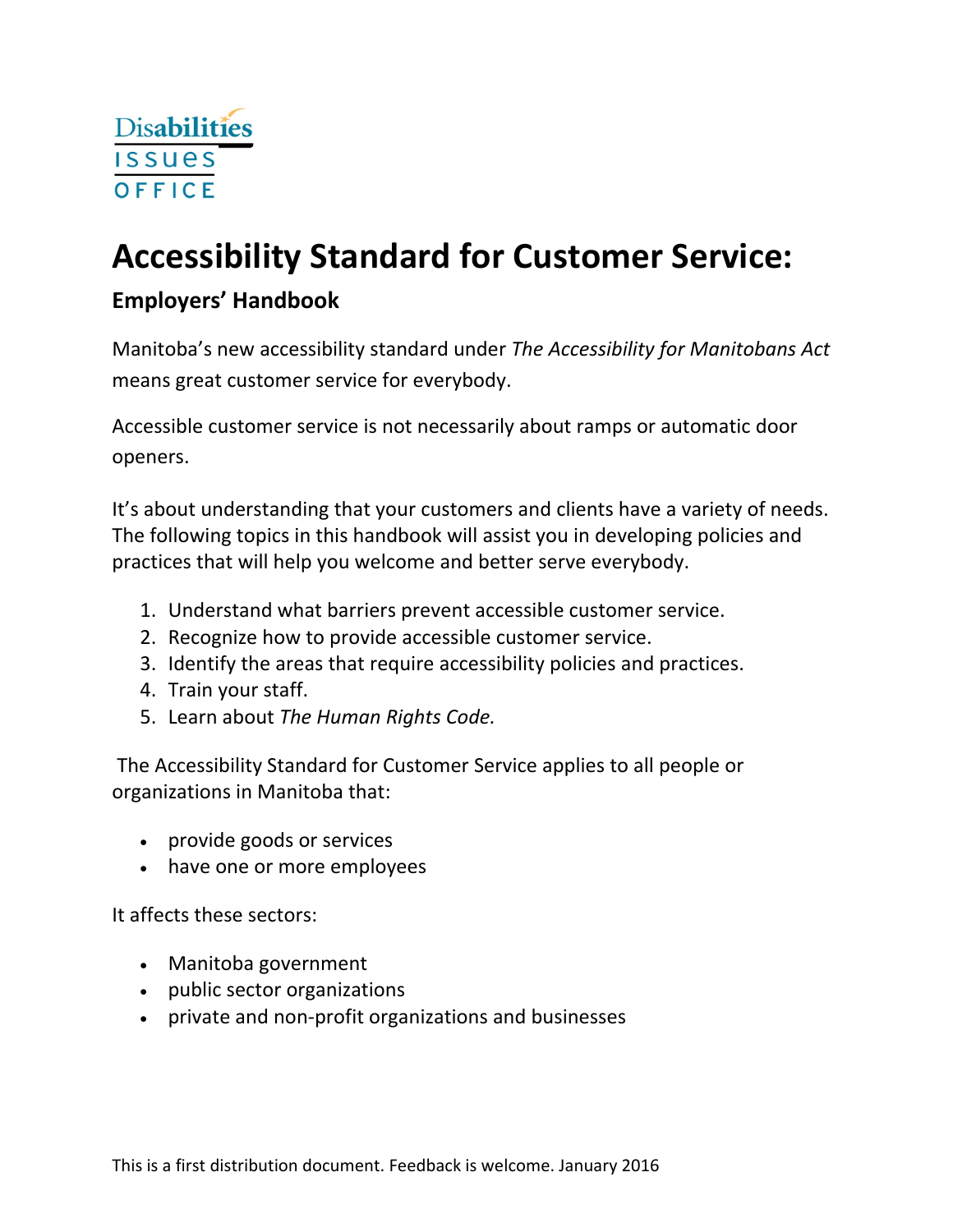## **1. Understand what barriers prevent accessible customer service**

## **What are accessibility barriers?**

Many people think disabilities are the barriers, but that is not the case.

Barriers prevent people with disabilities from participating in everyday life. Once you understand what accessibility barriers are, it is easier to identify them. There are many types of barriers, both visible and invisible.

Accessibility barriers limit or prevent a person from being able to get information, service and goods or to enter a space or be part of an activity.

- Attitude, including stereotypes and assumptions, can be the biggest barrier. An example is thinking people who cannot communicate verbally have nothing to say.
- Physical barriers prevent people from accessing your service. Examples include store aisles too narrow for a person with a walker or wheelchair, or parking lots without spaces designated for people with disabilities.
- Communication barriers prevent people from understanding information. An example is a sign that is too small or confusing.
- Technology barriers often relate to information and communication. An example is a website that cannot be used by people who are blind and use a screen reader.
- Systemic barriers are those practices or policies that prevent many customers from accessing your service.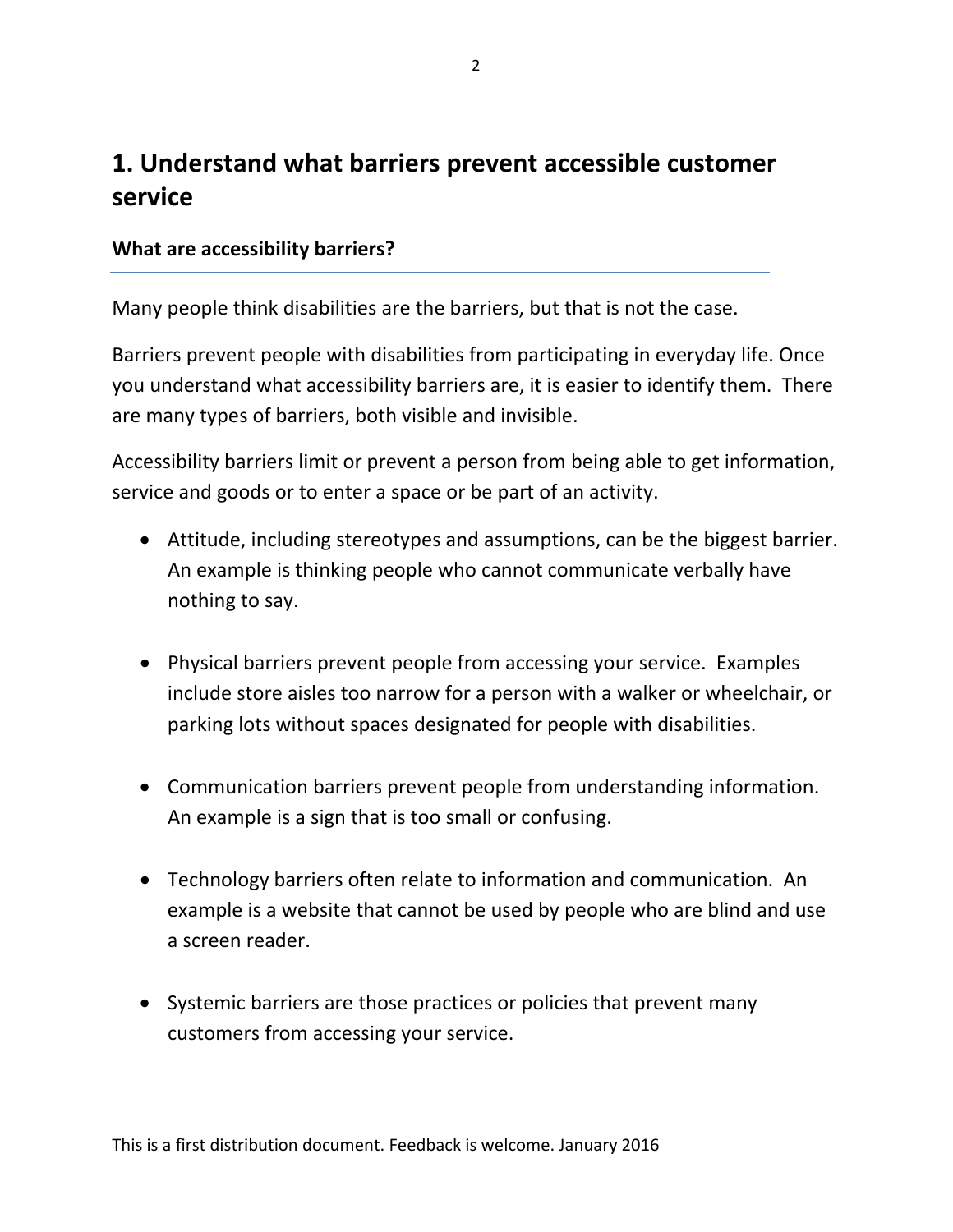## **2. Recognize how to provide accessible customer service**

### **Preparing for Accessible Customer Service**

Put the customer first and let the principles of independence, dignity, access and equality of opportunity guide you.

**Obligations** 

- identify barriers to accessible customer service
- remove barriers to accessible customer service
- prevent the creation of barriers to accessible customer service
- provide equivalent customer service

To provide accessible customer service, organizations need to:

- review physical barriers that prevent customers receiving service
- consider the communication needs of clients
- allow service animals
- allow assistive devices such as wheelchairs, walkers and oxygen tanks
- let customers know your accessibility policies and procedures
- let customers know when accessible services aren't available
- Invite customers to provide feedback.
- Understand *The Human Rights Code (Manitoba)* and provide reasonable accommodations.
- train staff on accessible customer service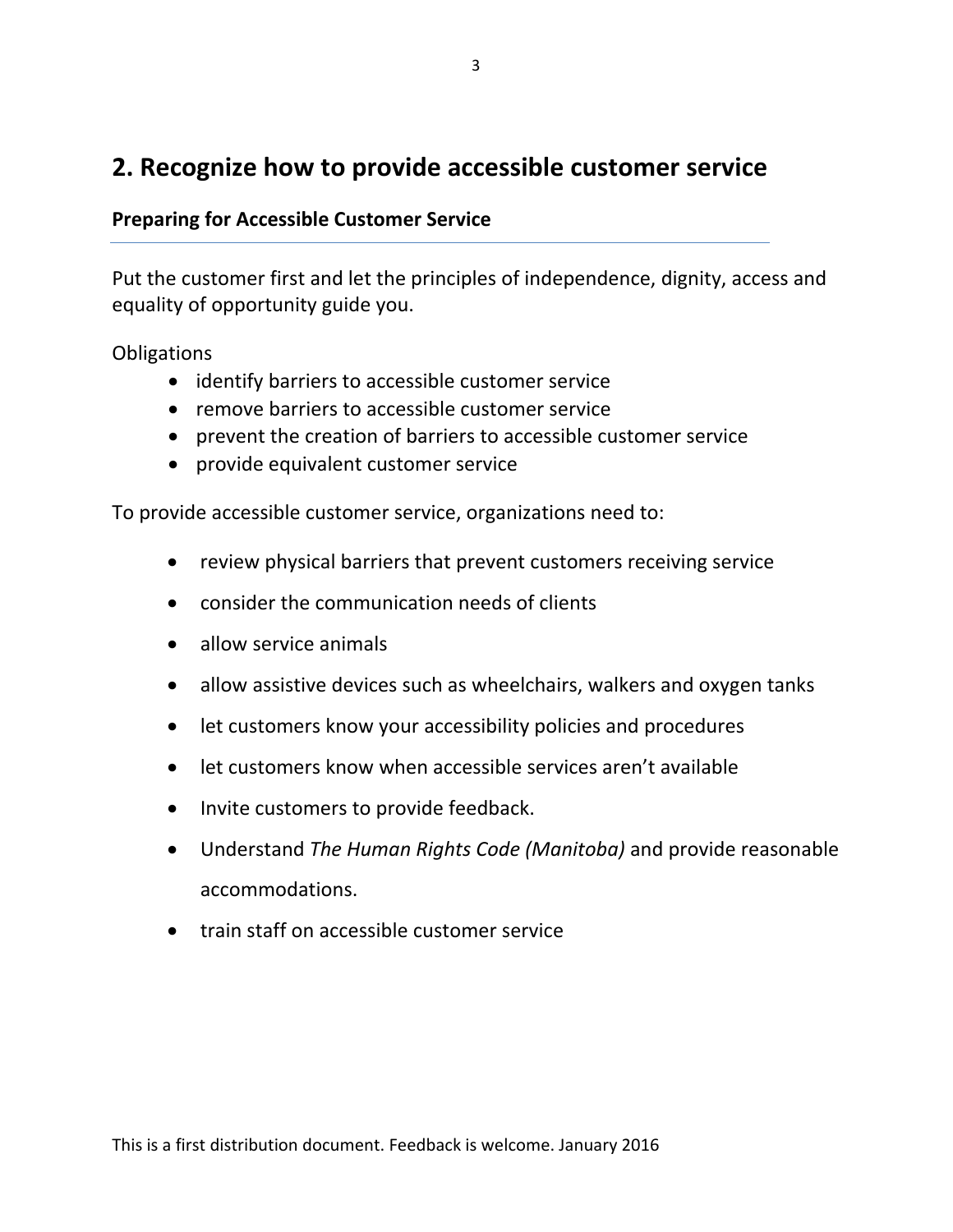## **General tips on providing accessible service**

If you're not sure what to do, ask your customer, "How can I help?" Your customers with disabilities know if they need help and how you can provide it.

Avoid stereotypes and make no assumptions about what type of disability the person has. Many disabilities are not visible, and asking personal questions is not appropriate.

Don't assume what a person can or cannot do. Take the time to get to know your customer's needs and focus on meeting those needs.

An active offer is a proactive way to ensure that your information and services are available and accessible to everyone.

For example, include on documents: "Alternative formats available on request." If required, the customer may request larger print, an electronic version, or having the document read out loud. Braille is another less likely request.

Another place to include the active offer is on event posters and meeting notices: "Disability accommodations available by advance request." If required, the participant may request front row seating, a print copy of the presentation or another means of engaging in your events and services. Captioning and ASL are other potential requests.

## **Review your physical space**

Customers with disabilities need easy access to your premises. Sometimes this requires long term planning, but there are many simple and inexpensive ways to make your organization more accessible.

**TIPS:** 

- $\triangleright$  Organize the space so there is room for wheelchairs, scooters and walkers.
- $\triangleright$  If clients must wait to be served, consider seating options.

This is a first distribution document. Feedback is welcome. January 2016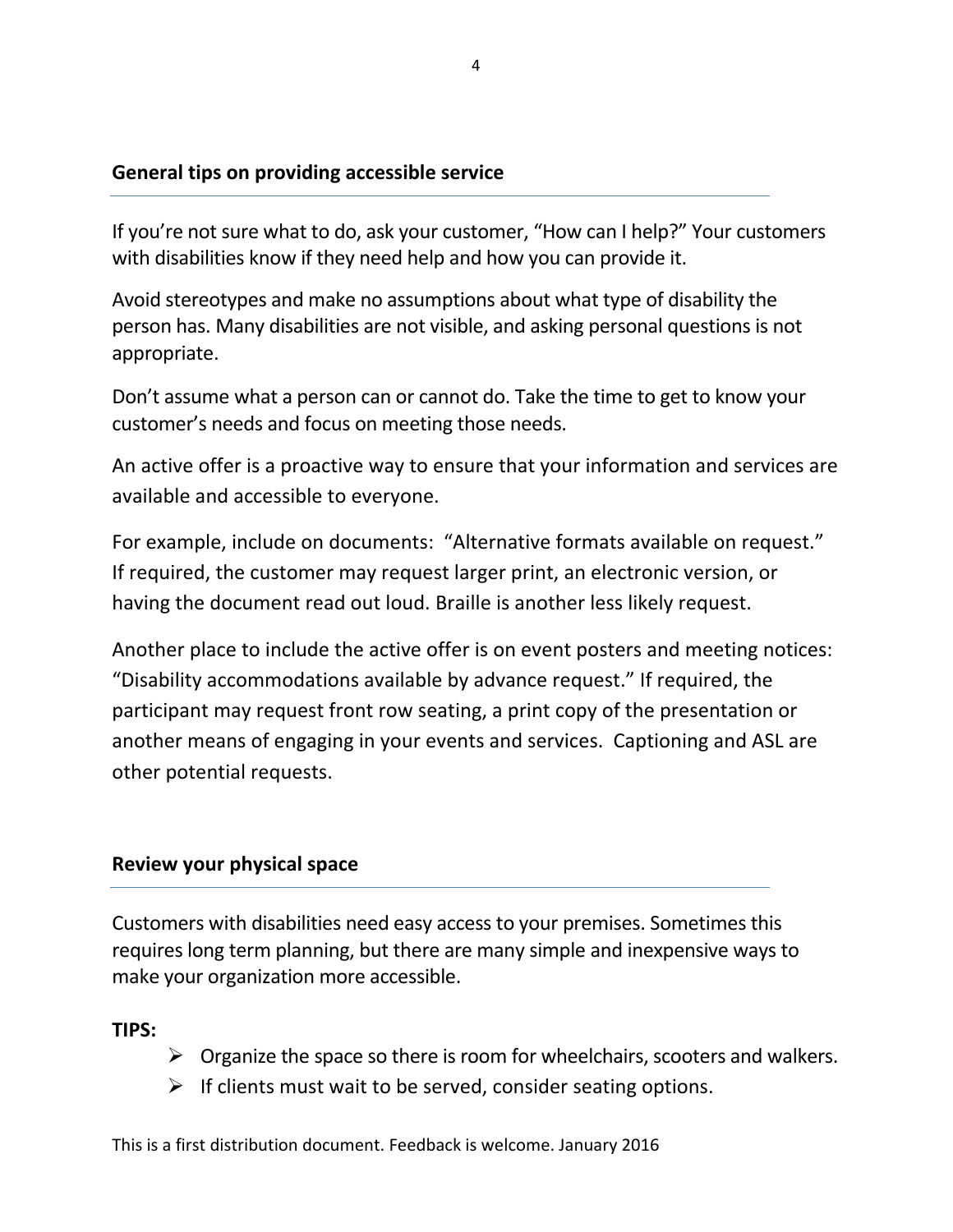- $\triangleright$  Use removable or permanent ramps in place of steps.
- $\triangleright$  In waiting rooms, use public address system and visual boards to call names or numbers.
- $\triangleright$  Provide accessible parking and sloped curbs near doors.
- $\triangleright$  Replace door knobs with door levers.
- $\triangleright$  Keep signage simple with large lettering.
- $\triangleright$  Keep pathways clear of snow and ice.
- $\triangleright$  Are there any dangers on your premises and how =can you address them? (For example, is there a stand-alone display that may be knocked over?)

## **Consider a person's disability when communicating with them**

There are many different types of disabilities; some visible, others invisible. Disabilities include mobility, dexterity, vision, hearing, speech or language, mental health and intellectual, developmental and learning.

## **TIPS:**

- $\triangleright$  Consider how people with various disabilities communicate.
- $\triangleright$  Ask your customers how you can best communicate with them.
- $\triangleright$  Ask yourself: how can I make communication accessible? Every situation is different and depends on an individual's needs.
- $\triangleright$  Offer documents in accessible formats, if requested. You can work with your customer to find the right format. For example, you may direct them to your accessible website or read something aloud.
- $\triangleright$  Be patient. People with some kinds of disabilities may take a little longer to understand and respond. A good start is to listen carefully.

## **3**. **Identify the areas that require accessibility policies and practices**

Develop and put in place measures, policies and practices that will help ensure barrier‐free customer service, for people with disabilities, seniors, and others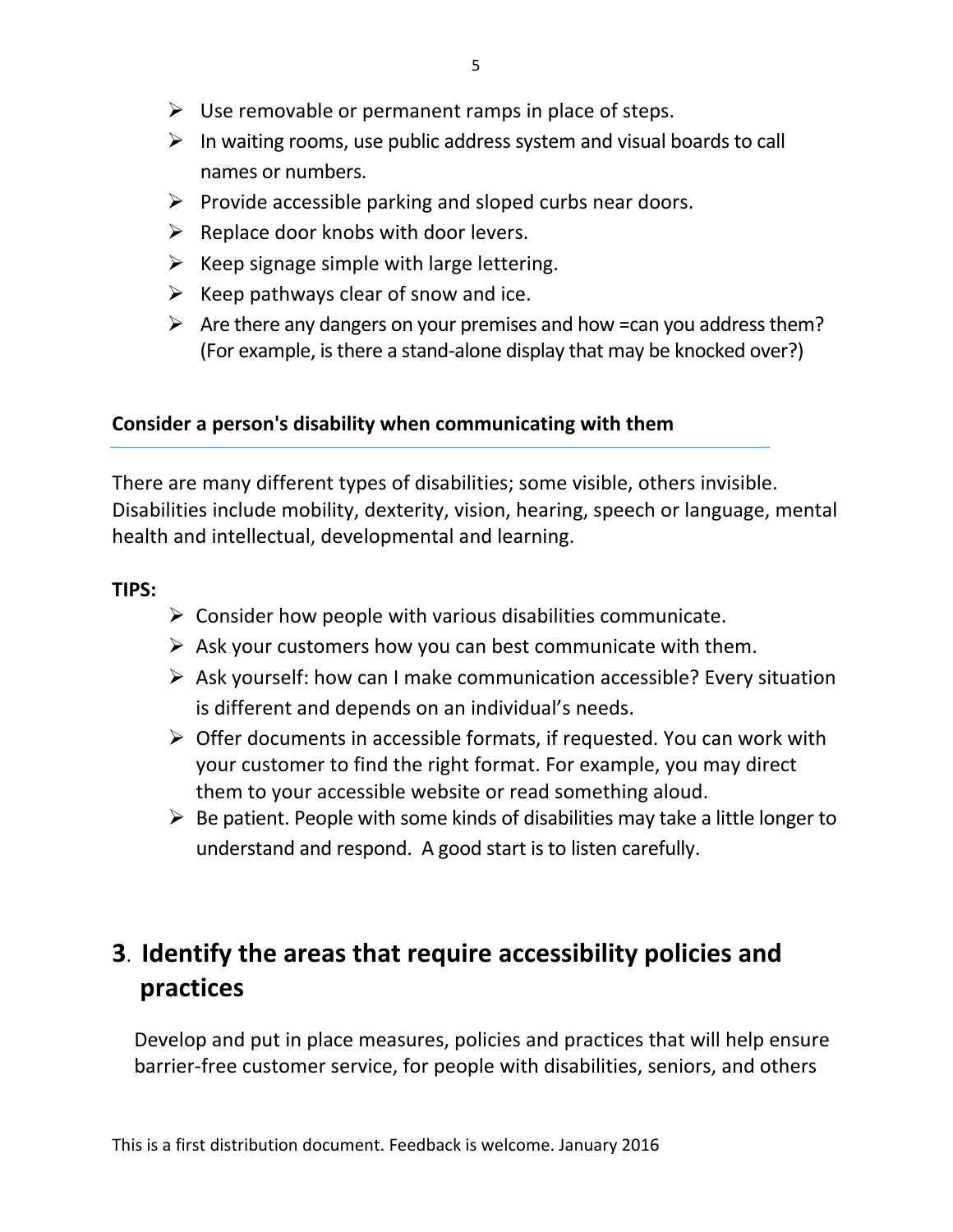with challenges to mobility, communication, understanding and health concerns.

### **Allow assistive devices**

An assistive device is any piece of equipment a person with a disability uses to help them with daily living. Some examples include: a wheelchair, screen reader, listening device, magnifying glass or cane.

#### **TIPS:**

- $\triangleright$  Consider how you will address the use of a customers' assistive device.
- ¾ Will you offer helpful measures, such as carry‐out service or delivery?

#### **Allow service animals**

Service animals assist people with disabilities. The disability may be visible (blind) or invisible (PTSD). Welcome service animals into public areas of your workplace or business.

#### **TIPS:**

- $\triangleright$  A person with a service animal has the right to enter any place where the public is allowed.
- $\triangleright$  Do you need to do anything different to serve people with service animals?
- $\triangleright$  Do not apply standard pet policies to service animals.

#### **Welcome support persons**

A support person does not have to be a paid support worker. He or she can be a family member or a friend.

Support persons help someone with a disability perform daily tasks. Often people who have a support person are not able to do things by themselves, such as eat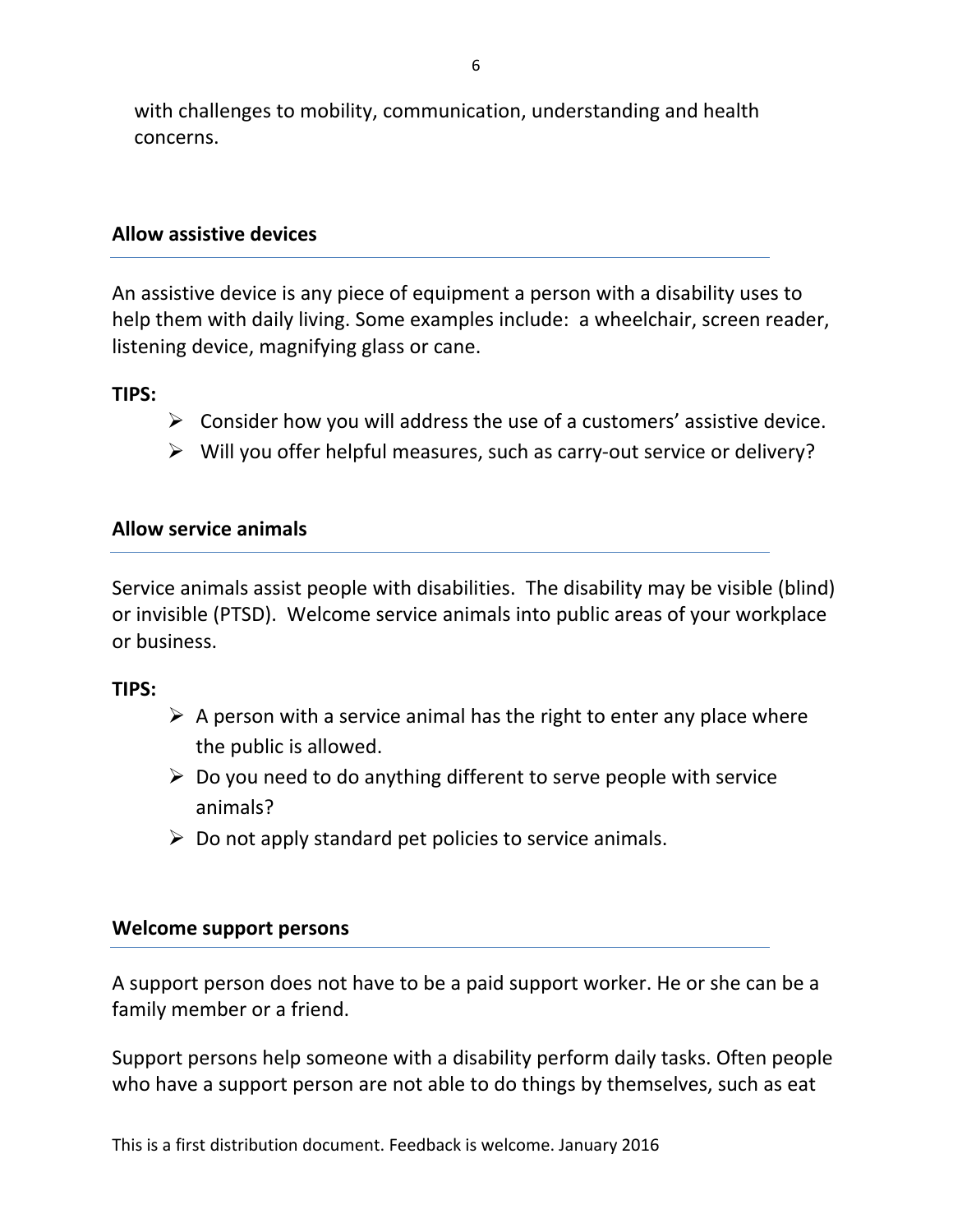meals, use the washroom or change their clothes. Without support, that person may be unable to access your organization.

## **TIPS:**

- $\triangleright$  Think about how your services are used by people with a support person.
- $\triangleright$  Try avoiding fees related to a support person.
- $\triangleright$  If you charge admission, clearly state the admission fee, if any, for support persons.

## **Accessible services temporarily not available**

Sometimes accessibility features or services require repair or are just temporarily out of service (example: an elevator or accessible washroom). When this happens, let your customers know by posting a notice explaining that there is a temporary disruption of services used by people with disabilities. This should be done whether the disruption is planned or unexpected. Notification on websites is also recommended.

## **TIPS:**

- $\triangleright$  Make a list of the facilities and services people with disabilities rely on.
- $\triangleright$  Prepare a template notice in advance. Include: the reason for the disruption, how long the service will be unavailable and a description of alternative facilities or services, if available.
- $\triangleright$  Post the notice in a place where people are most likely to find it (example the entrance door to your business, on your website, another high‐traffic area).

**Sorry for the inconvenience Elevator is temporarily out of order Please visit our reception desk for more information**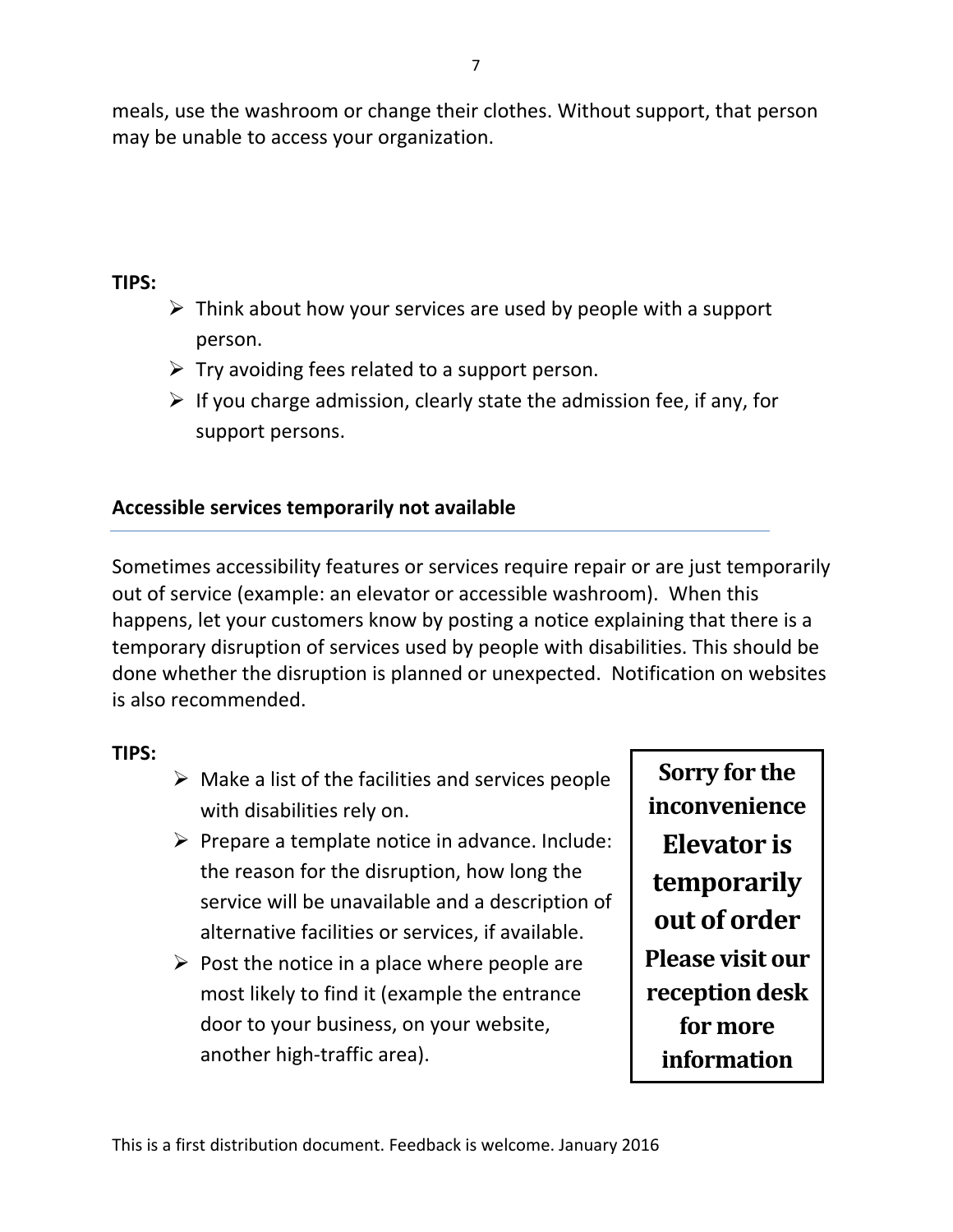### **Invite customers to provide feedback**

To learn about barriers that exist in your workplace, collect comments from your customers with disabilities. Invite customers to give feedback on how you provide accessible customer service.

## **TIPS:**

- $\triangleright$  Determine how you want to receive feedback (example in person, by telephone, in writing or by email).
- $\triangleright$  How will you respond to feedback, including complaints?
- $\triangleright$  How will you let customers know about the process?

## **4. Train your staff**

### **Accessible customer service**

All staff should be trained in accessible customer service, from senior management to front line staff. See also Training Tips for Employees to get you started.

## **Who you need to train**

You must provide training to:

- all employees and volunteers (paid and unpaid, full‐time and part‐time positions)
- anyone involved in developing any policies for your organization (including managers, senior leaders, directors, and owners)
- anyone who provides goods, services or facilities on your behalf (such as external contactor or facilities management companies)

The most effective training will be customized to the needs of your organization and must include:

• an overview of *The Accessibility for Manitobans Act*, 2013 and the requirements of the Accessibility Standard for Customer Service

This is a first distribution document. Feedback is welcome. January 2016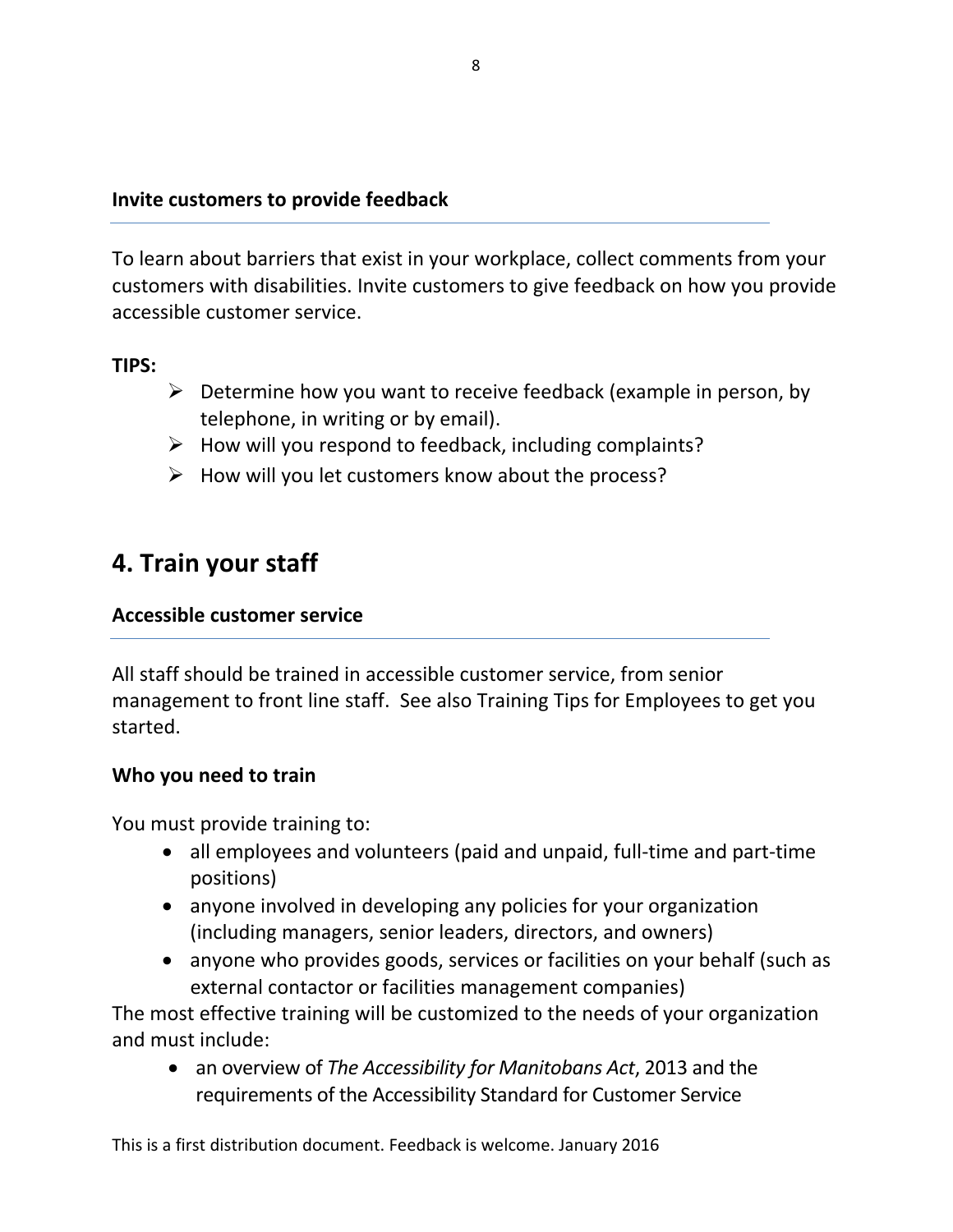- Manitoba's human rights legislation (*The Human Rights Code*)
- reasonable accommodation as set out by *The Human Rights Code*
- your organization's measures, policies and practices to provide accessible customer service

**TIPS:**

- $\triangleright$  Remember to train new staff soon after they are hired, offer and keep track of those trained, and provide on‐going training, including as new accessibility standards are introduced.
- $\triangleright$  Ensure all staff has a copy of, or access to, Tips for Employees.
- $\triangleright$  For more information and tools, visit www.accessibility.mb.ca

## **5. Learn about** *The Human Rights Code (Manitoba)*

## **The importance of human rights legislation in Manitoba**

*The Human Rights Code (Manitoba):* Manitoba's Human Rights Code prohibits unreasonable discrimination on specific grounds, including physical and mental disabilities. Manitobans are encouraged to take steps to make "reasonable accommodations." Reasonable accommodation means adjusting a rule, a policy or even a physical space to allow for changes to the way things are usually done.

Service providers should respond to an accommodation request by communicating with the person or group. Ask what the need is and how it can be best met. Good communication, flexibility and co-operation are very important. The facts of each situation and the specific needs of the individual or group must be considered.

In most cases, accommodation is simple and affordable. With flexibility and good communication, accommodation solutions are usually possible.

The duty to reasonably accommodate is often described in human rights law as "accommodation short of undue hardship." Inconvenience or some financial cost does not usually qualify as undue hardship. However, if accommodation does result in undue hardship, other alternatives still must be explored.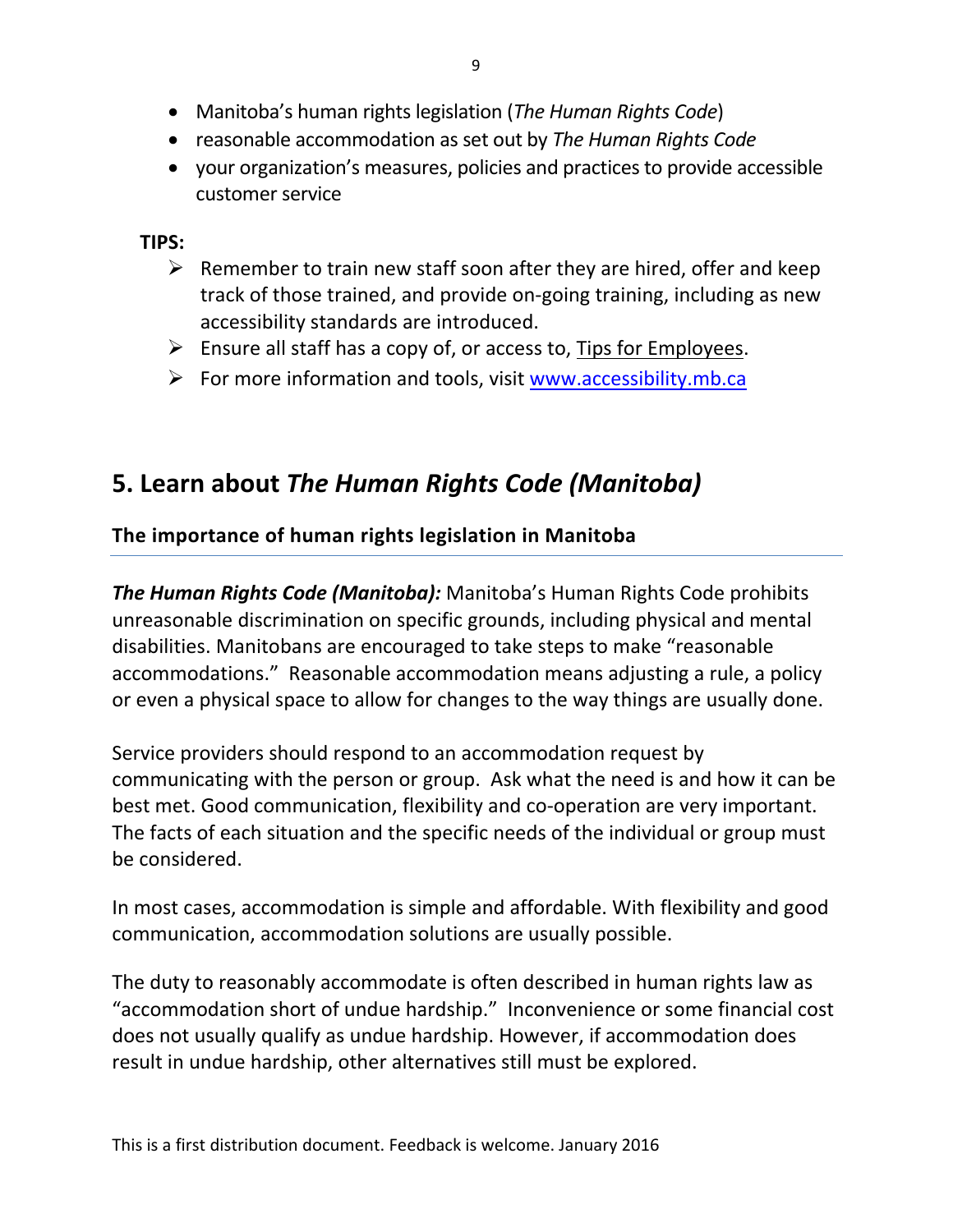Organizations/businesses should develop a reasonable accommodation request process.

The rights and responsibilities covered by *The Human Rights Code* overrides any other law, unless that law specifically says otherwise.

Make sure you and your staff are familiar with *The Human Rights Code* and the meaning and practice of reasonable accommodation.

www.manitobahumanrights.ca

## **Sample policies**

The following are a few examples of policies that relate to the customer service standard

• **Reasonable Accommodation**

Reasonable Accommodation will be actively offered to ensure accessible customer service is available to everyone. Reasonable accommodation will take place to the point of undue hardship.

## • **Service Animals**

Service animals, especially dogs, are increasingly being relied upon to meet the specialized needs of individuals with disabilities including customers with physical, mental and/or sensory disabilities. Persons who are accompanied by a service animal have the same access to all areas where the public is allowed.

## • **Accessible Customer Service Training**

All current and new employees receive orientation and ongoing training on accessible customer service.

## • **Notice of temporary service disruption**

In the event of a planned or unexpected disruption services, the public will be notified about the disruption, the reason for the disruption, its anticipated length and a description of alternative facilities or services, if available.

All policies should be accompanied by details of actions or implementations.